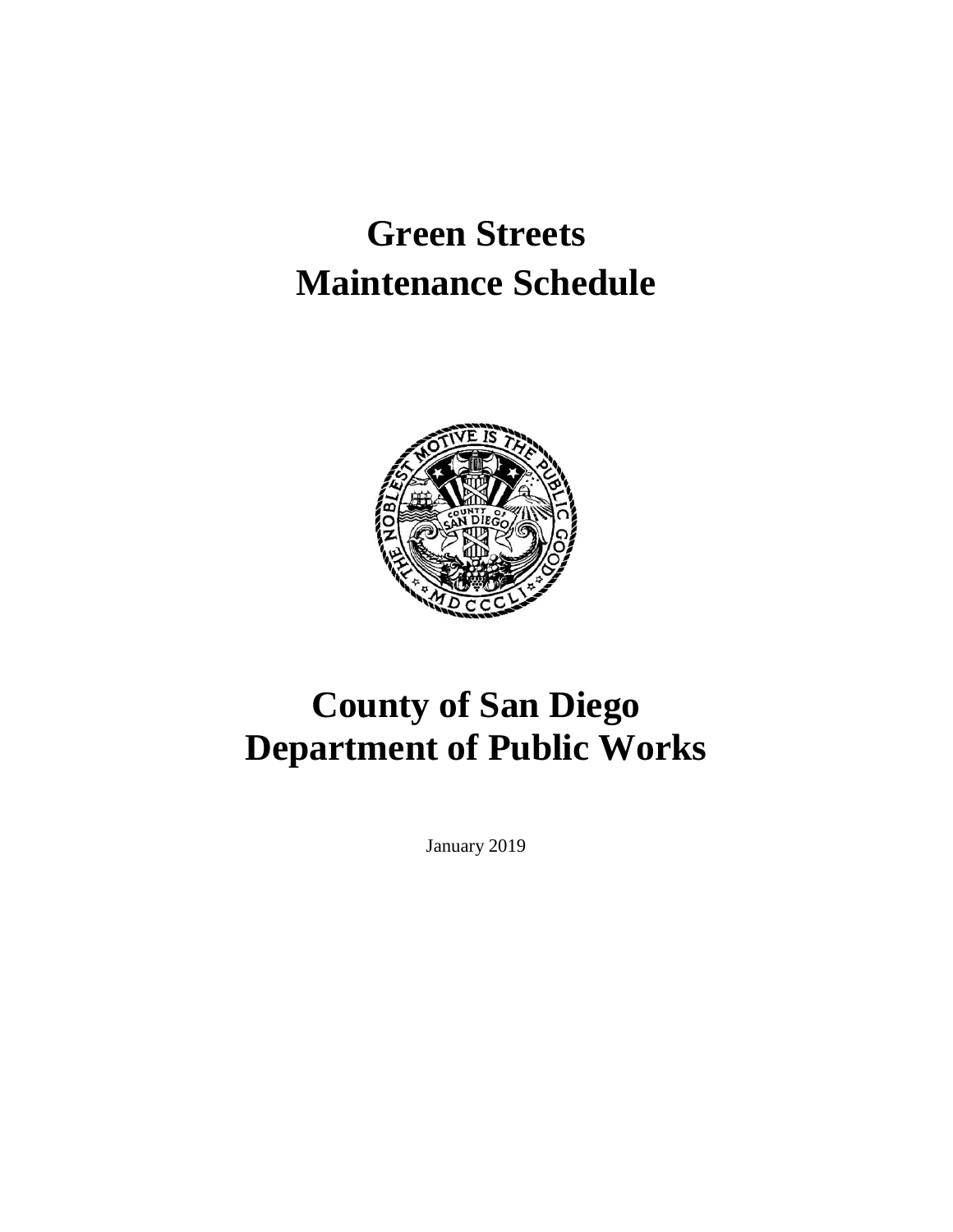*This page was intentionally left blank*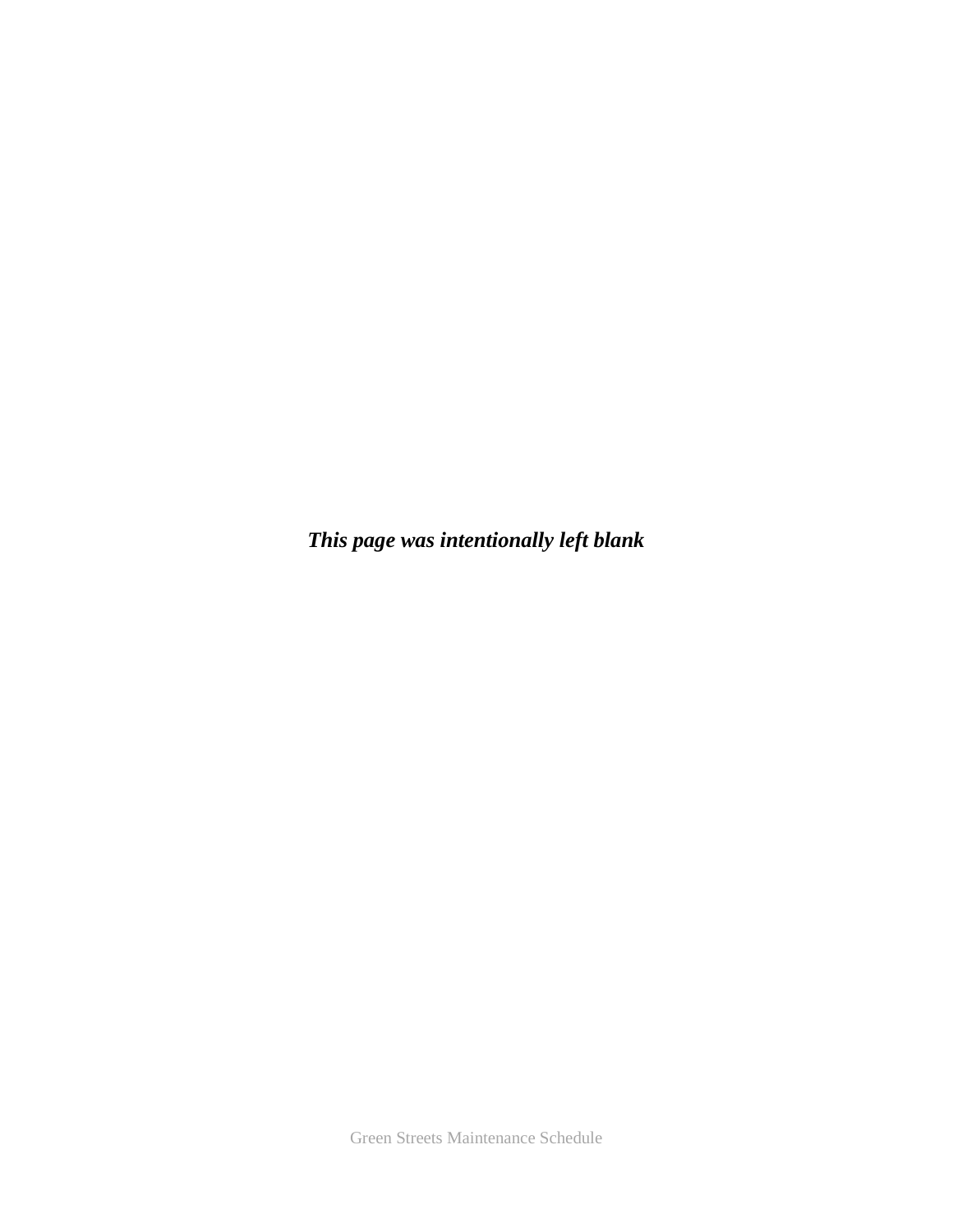### **Table of Contents**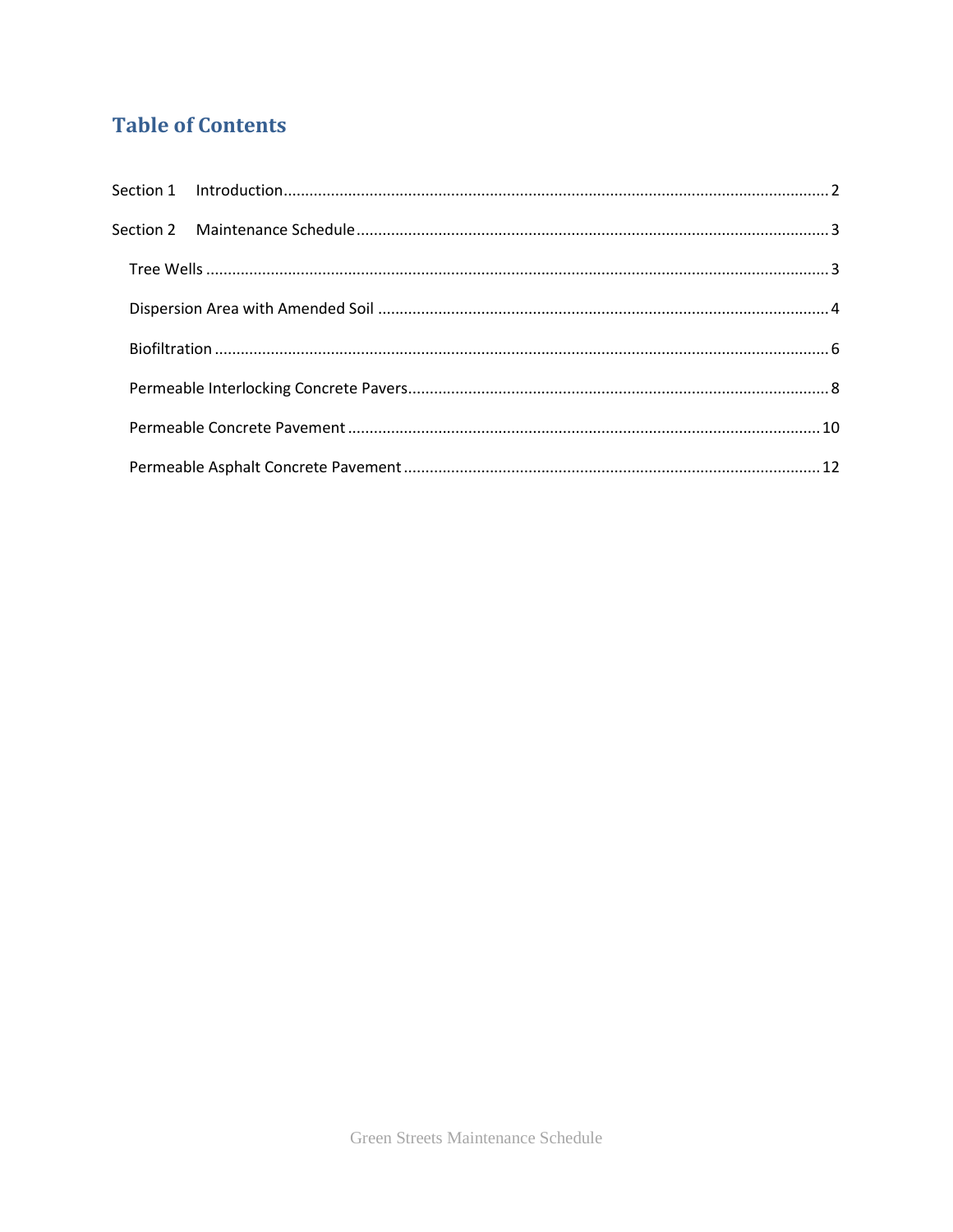*This page was intentionally left blank*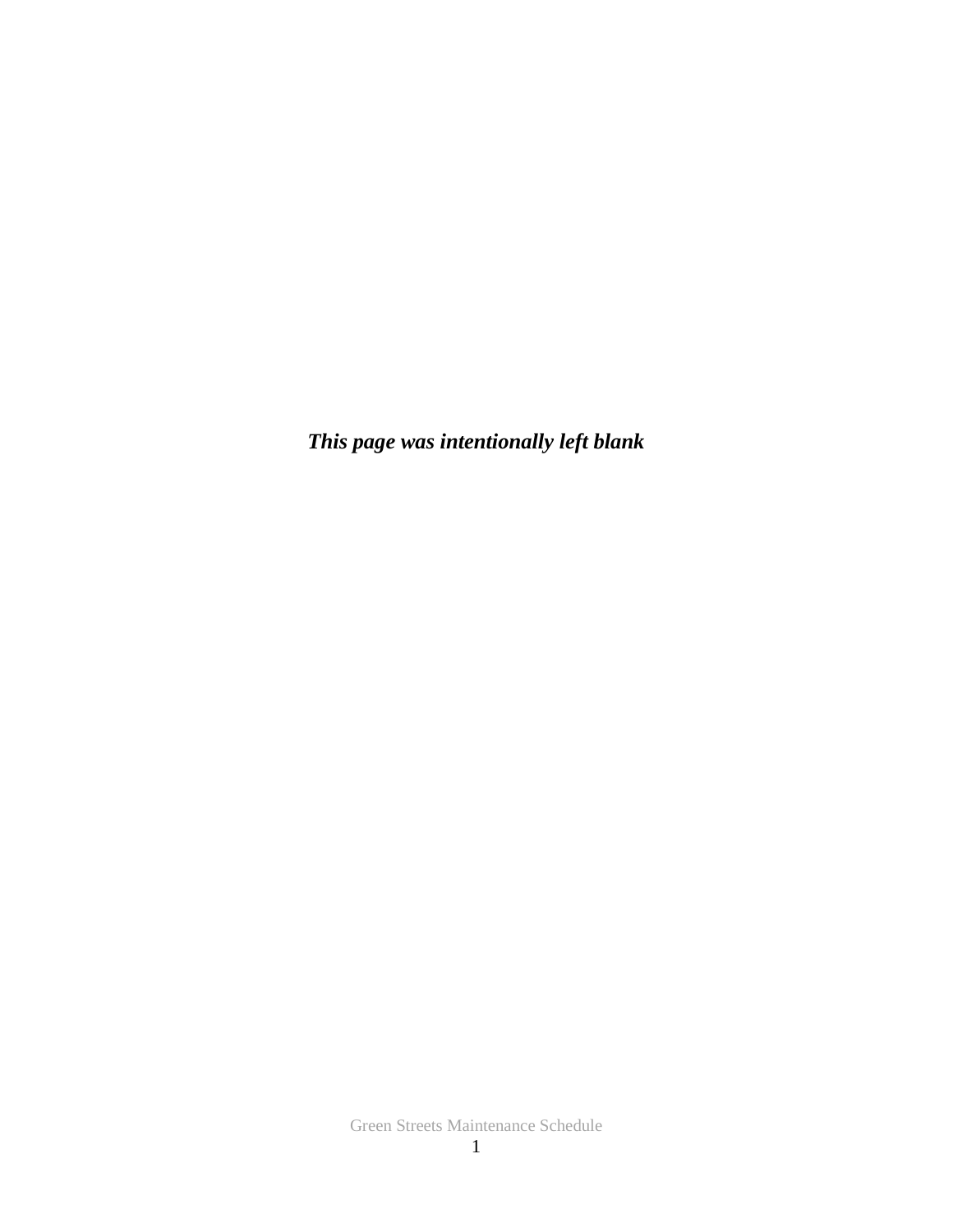### <span id="page-4-0"></span>**Section 1 Introduction**

The following maintenance schedule provides the maintenance tasks, frequency, and time of year for initial, routine, and as-needed maintenance for the following Green Streets facilities:

- Tree Wells,
- Dispersion Area,
- Biofiltration, and
- Permeable Pavement.

This schedule should be used as a guideline for preparing a project specific maintenance schedule.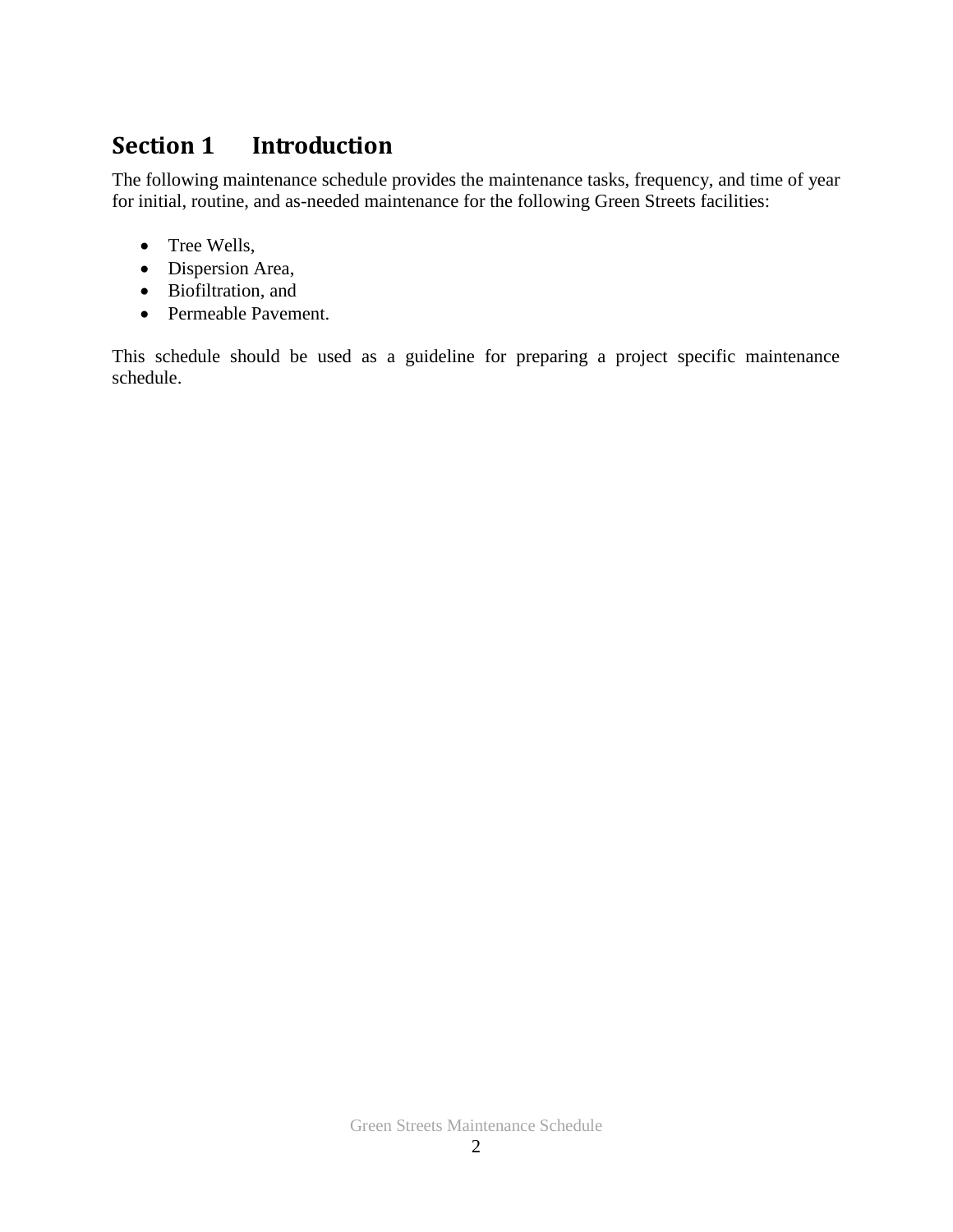## **Section 2 Maintenance Schedule**

#### **Tree Wells**

<span id="page-5-1"></span><span id="page-5-0"></span>

| When                                        | <b>Maintenance Task</b>                                                                                                                            | Frequency                                                                 | Time of the Year                                                                                          |
|---------------------------------------------|----------------------------------------------------------------------------------------------------------------------------------------------------|---------------------------------------------------------------------------|-----------------------------------------------------------------------------------------------------------|
| Initial maintenance during                  | Inspect tree for health and establishment and report any changes to County                                                                         | Three times during<br>establishment; Every five<br>years for life of tree | Spring 1st Season<br>Fall 1st Season<br>Fall 2nd Season                                                   |
|                                             | Remove stakes and wires.                                                                                                                           | One time                                                                  | One year after planting                                                                                   |
| establishment period<br>(First three years) | Water tree – first year                                                                                                                            | 25 gallons Weekly via slow<br>release device                              | April-October                                                                                             |
|                                             | Water tree – second $&$ third year                                                                                                                 | 25 gallons Bi-Monthly via<br>slow release device                          | April-October                                                                                             |
| Maintenance<br>Routine                      | Remove weeds and trash                                                                                                                             | Quarterly inspection at<br>minimum and maintenance as<br>needed.          | March-November                                                                                            |
|                                             | Remove sediment and trash from any inlets and slot drains                                                                                          | Annually or as needed.                                                    |                                                                                                           |
|                                             | Mulch with 3 inches double ground shredded hardwood mulch. Place mulch in a<br>ring to capture rain water. Mulch shall not be mounded around tree. | Annually or as needed.                                                    | Feb-April                                                                                                 |
| As-Needed Maintenance                       | Inspect tree for damage, disease, or interference with utilities. Contact County if<br>pruning is required.                                        | Annually or as needed.                                                    | Broken branches should be<br>pruned at any time. Most<br>trees should be pruned in the<br>winter or fall. |
|                                             | Secure or repair the 30 mil plastic liner, if applicable, if loose or damaged.                                                                     | As needed                                                                 |                                                                                                           |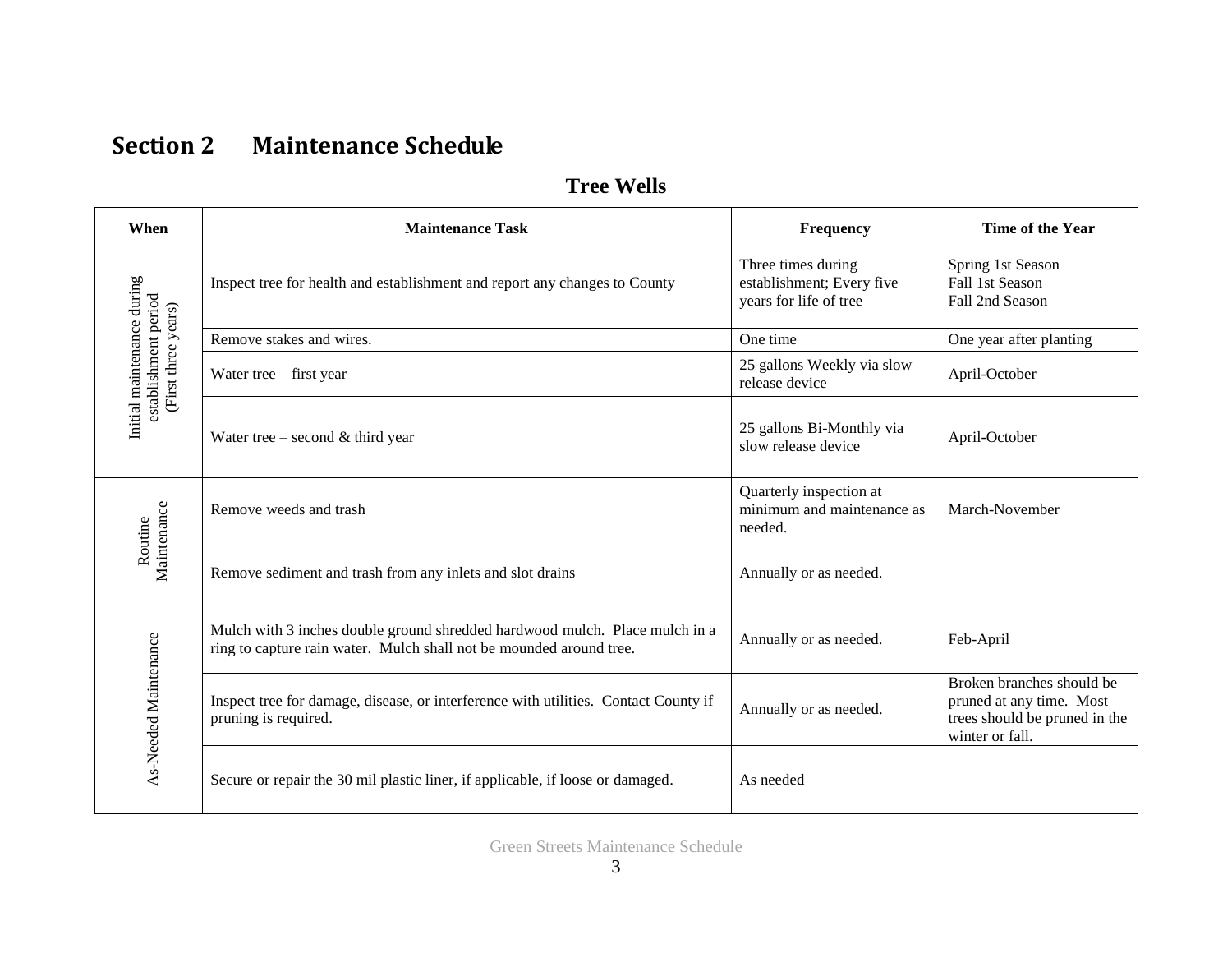<span id="page-6-0"></span>

| When                                                                         | <b>Maintenance Task</b>                                                                                                                                                                                                                                                                                   | <b>Frequency</b>                                                                                           | Time of the Year        |
|------------------------------------------------------------------------------|-----------------------------------------------------------------------------------------------------------------------------------------------------------------------------------------------------------------------------------------------------------------------------------------------------------|------------------------------------------------------------------------------------------------------------|-------------------------|
|                                                                              | Within 6 months following construction, the BMP and drainage area should be<br>inspected after storm events.                                                                                                                                                                                              | Twice after installation                                                                                   | Following storm events  |
|                                                                              | Remove stakes, wires, and tags on any new trees/vegetation.                                                                                                                                                                                                                                               | One time                                                                                                   | One year after planting |
| during establishment<br>Initial maintenance<br>(First three years)<br>period | Water plants if applicable - initial three years                                                                                                                                                                                                                                                          | Weekly during first 2-3 months<br>after installation, and when<br>rainfall is less than 1 inch per<br>week | April-October           |
| Inspection<br>Routine                                                        | Conduct maintenance inspections<br>$\bullet$<br>Check curb cuts, underdrain flumes, check dams, and inlets for accumulated<br>grit, leaves, and debris that may block inflow<br>Identify maintenance tasks needed<br>Look for erosion, bare areas, and where mulch, if applicable, needs to be<br>applied | Quarterly inspection at<br>minimum and maintain as<br>needed.                                              |                         |
| Maintenance<br>Routine                                                       | Remove weeds<br>$\bullet$<br>Adjust mulch, if applicable, as needed to ensure full cover<br>$\bullet$<br>Remove trash and animal waste<br>$\bullet$<br>Remove/replace any dead or diseased plants<br>$\bullet$<br>Remove sediment in pretreatment cells and inflow points<br>$\bullet$                    | Quarterly inspection at<br>minimum and maintain as<br>needed.                                              |                         |
|                                                                              | Mulch as needed to replace 3" surface cover                                                                                                                                                                                                                                                               | Annually or as needed.                                                                                     | February - April        |

### **Dispersion Area with Amended Soil**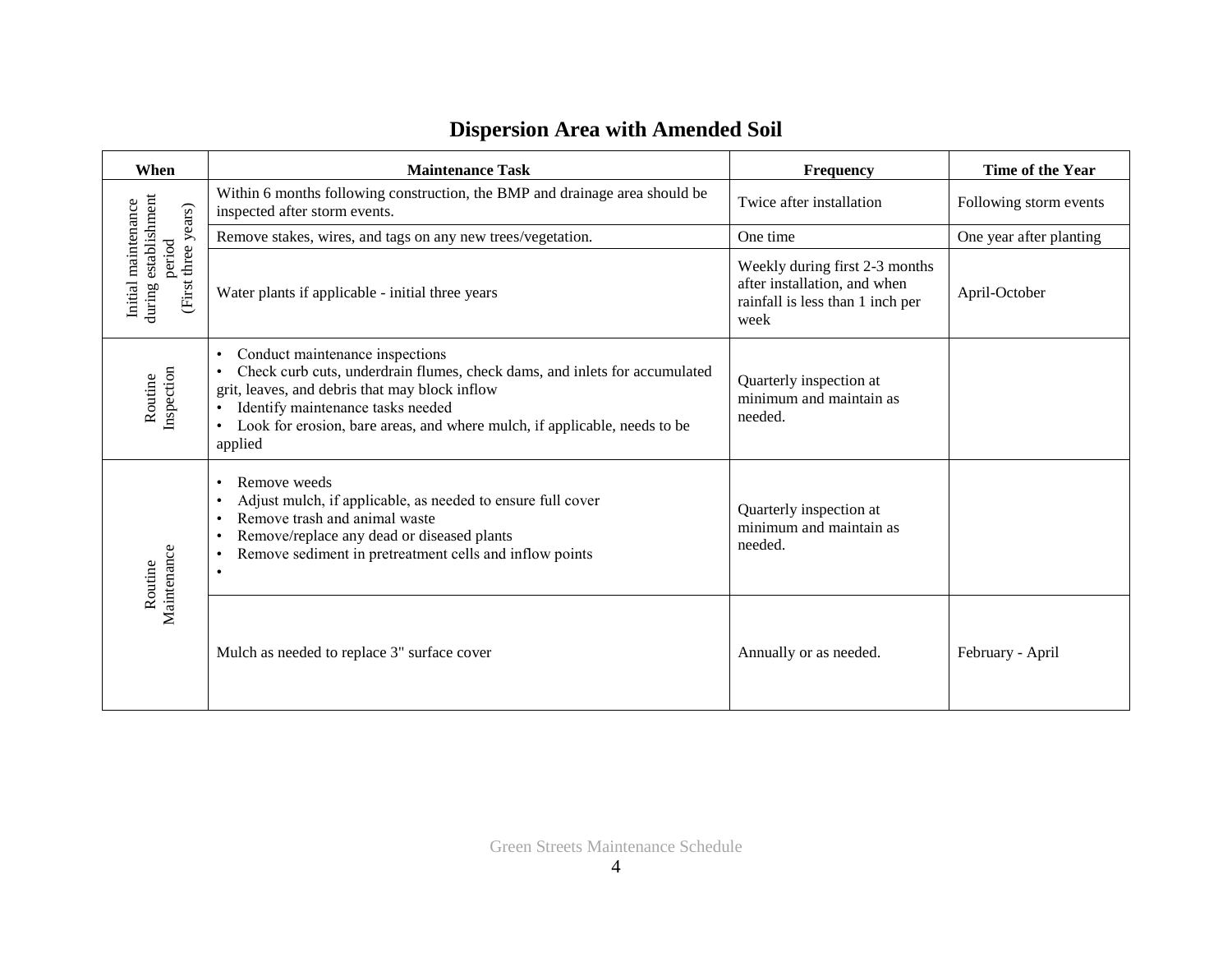| As-Needed Maintenance | Prune trees and trim vegetation as needed to keep inlets and outlets clear.                                                                                                                                                                                                                | As-needed                                                          | Feb-April and Sep - Nov<br>as Appropriate                                  |
|-----------------------|--------------------------------------------------------------------------------------------------------------------------------------------------------------------------------------------------------------------------------------------------------------------------------------------|--------------------------------------------------------------------|----------------------------------------------------------------------------|
|                       | Water plants, if applicable, after three years                                                                                                                                                                                                                                             | Weekly during droughts (more<br>than 2 weeks of no rain)           | April-October                                                              |
|                       | Disperse any areas of standing water to nearby landscaping (i.e., spread it out to<br>another portion of the pervious area so it drains into the soil). Make appropriate<br>corrective measures such as adjusting irrigation system, or repairing/replacing<br>clogged or compacted soils. | Inspect monthly and after every<br>0.5-inch or larger storm event. | October-May                                                                |
|                       | Remove invasive plants using recommended control methods<br>Add planting to maintain desired vegetation density, if applicable<br>Stabilize the surrounding drainage area to prevent erosion.<br>If scouring is occurring at inlets, add splash pads or rock protection                    | As needed following inspection                                     | • At appropriate time for<br>disease or pest treatment.<br>• October-April |
|                       | Remove and replace the mulch layer, if applicable                                                                                                                                                                                                                                          | Once every 3 years                                                 | February-April                                                             |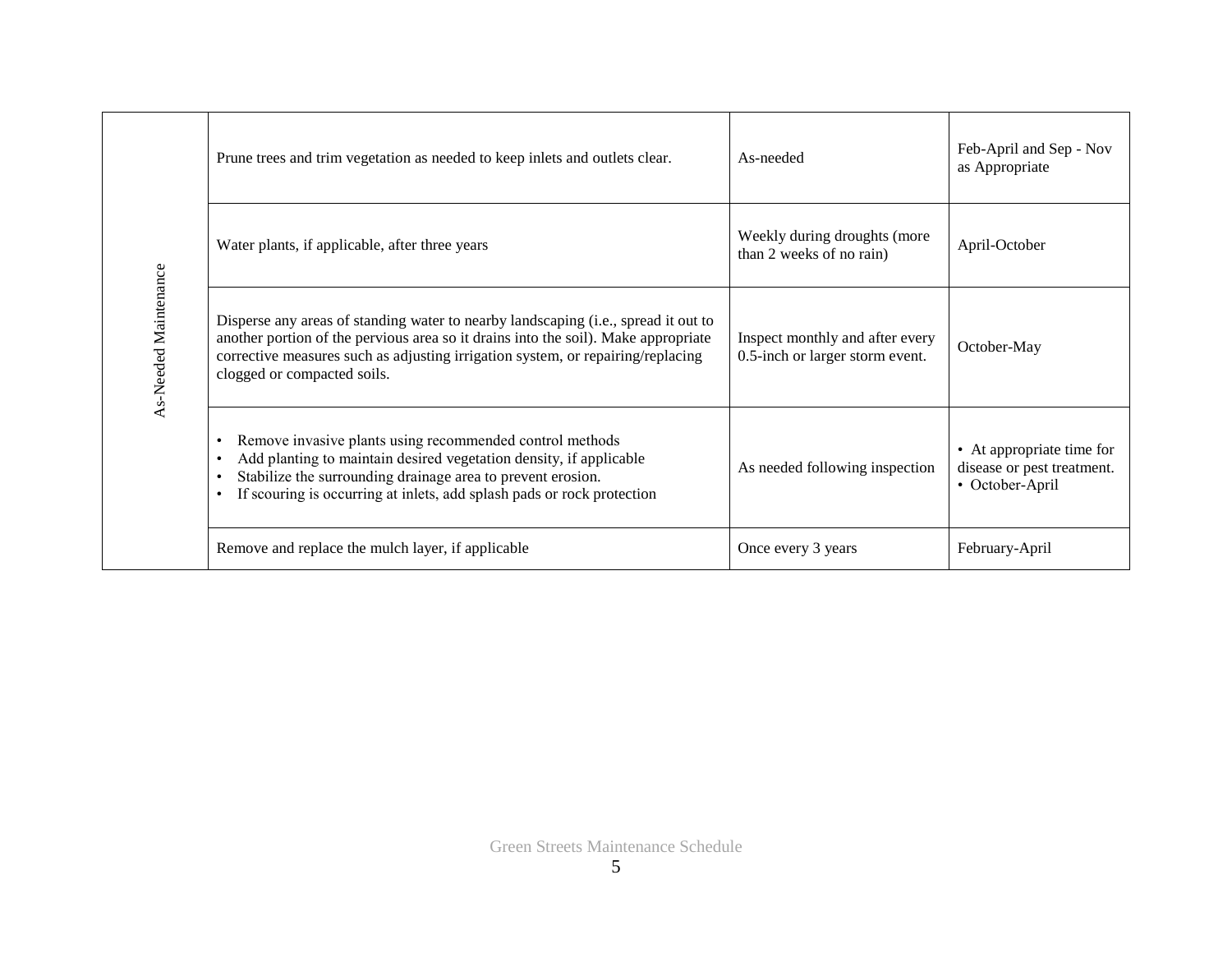#### **Biofiltration**

<span id="page-8-0"></span>

| When                                                                         | <b>Maintenance Task</b>                                                                                                                                                                                                                                                     | <b>Frequency</b>                                                                                           | Time of the Year        |
|------------------------------------------------------------------------------|-----------------------------------------------------------------------------------------------------------------------------------------------------------------------------------------------------------------------------------------------------------------------------|------------------------------------------------------------------------------------------------------------|-------------------------|
|                                                                              | Within 6 months following construction, the BMP and drainage area should be<br>inspected after storm events.                                                                                                                                                                | Twice after installation                                                                                   | Following storm events  |
|                                                                              | Remove stakes, wires, and tags on any new trees/vegetation.                                                                                                                                                                                                                 | One time                                                                                                   | One year after planting |
| during establishment<br>Initial maintenance<br>(First three years)<br>period | Water plants if applicable - initial three years                                                                                                                                                                                                                            | Weekly during first 2-3 months<br>after installation, and when<br>rainfall is less than 1 inch per<br>week | April-October           |
| Inspection<br>Routine                                                        | Conduct maintenance inspections<br>$\bullet$<br>Check curb cuts and inlets for accumulated grit, leaves, and debris that may<br>block inflow<br>Identify maintenance tasks needed<br>Look for erosion, bare areas, and where mulch, if applicable, needs to be<br>applied   | Quarterly inspection at<br>minimum and maintain as<br>needed.                                              |                         |
| Maintenance<br>Routine                                                       | Spot weed<br>$\bullet$<br>Adjust mulch, if applicable, as needed to ensure full cover<br>$\bullet$<br>Remove trash and animal waste<br>$\bullet$<br>Remove any dead or diseased plants<br>$\bullet$<br>Remove sediment in pretreatment cells and inflow points<br>$\bullet$ | Quarterly inspection at<br>minimum and maintain as<br>needed.                                              |                         |
|                                                                              | Mulch as needed to replace 3" surface cover                                                                                                                                                                                                                                 | Annually or as needed.                                                                                     | February - April        |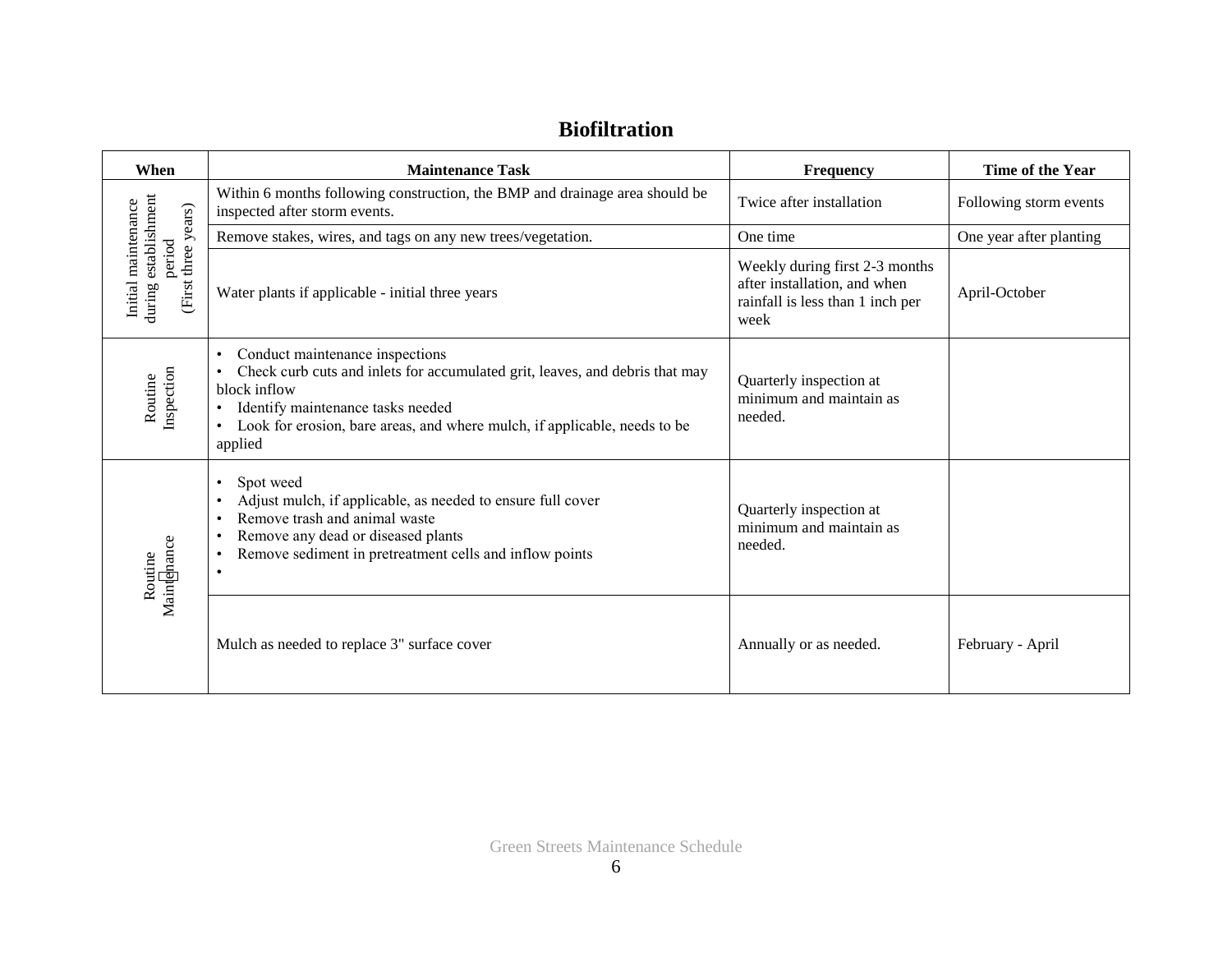| <b>As-Needed Maintenance</b> | Prune trees and trim vegetation as needed to keep inlets and outlets clear.                                                                                                                                                                                                                                                                                                                                                                                                                                                                                                                                                                                                                                                                     | As-needed                                                | Feb-April and Sep - Nov<br>as Appropriate                                  |
|------------------------------|-------------------------------------------------------------------------------------------------------------------------------------------------------------------------------------------------------------------------------------------------------------------------------------------------------------------------------------------------------------------------------------------------------------------------------------------------------------------------------------------------------------------------------------------------------------------------------------------------------------------------------------------------------------------------------------------------------------------------------------------------|----------------------------------------------------------|----------------------------------------------------------------------------|
|                              | Water plants, if applicable, after three years                                                                                                                                                                                                                                                                                                                                                                                                                                                                                                                                                                                                                                                                                                  | Weekly during droughts (more<br>than 2 weeks of no rain) | April-October                                                              |
|                              | Remove invasive plants using recommended control methods<br>Add planting to maintain desired vegetation density, if applicable<br>$\bullet$<br>Blow-off cleanouts using compressed air, high pressure water hose, or drain<br>snake in practices that show evidence of clogged underdrain<br>Stabilize the surrounding drainage area to prevent erosion.<br>Repair or replace cracked pipes or planter box if cracks are greater than 1"<br>$\bullet$<br>Secure or repair the liner, if applicable, if loose or damaged<br>$\bullet$<br>If scouring is occurring at inlets, add splash pads or rock protection<br>$\bullet$<br>Adjust the overflow structure if less than 6" above soil surface or 2" below<br>waterproof liner/top of facility | As needed following inspection                           | • At appropriate time for<br>disease or pest treatment.<br>• October-April |
|                              | Replace drain rock surface material, if applicable, if water ponds at surface<br>during storm events or operates at less than 90% of the design infiltration rate.                                                                                                                                                                                                                                                                                                                                                                                                                                                                                                                                                                              | As needed following inspection                           |                                                                            |
|                              | Remove and replace the mulch layer, if applicable                                                                                                                                                                                                                                                                                                                                                                                                                                                                                                                                                                                                                                                                                               | Once every 3 years                                       | February-April                                                             |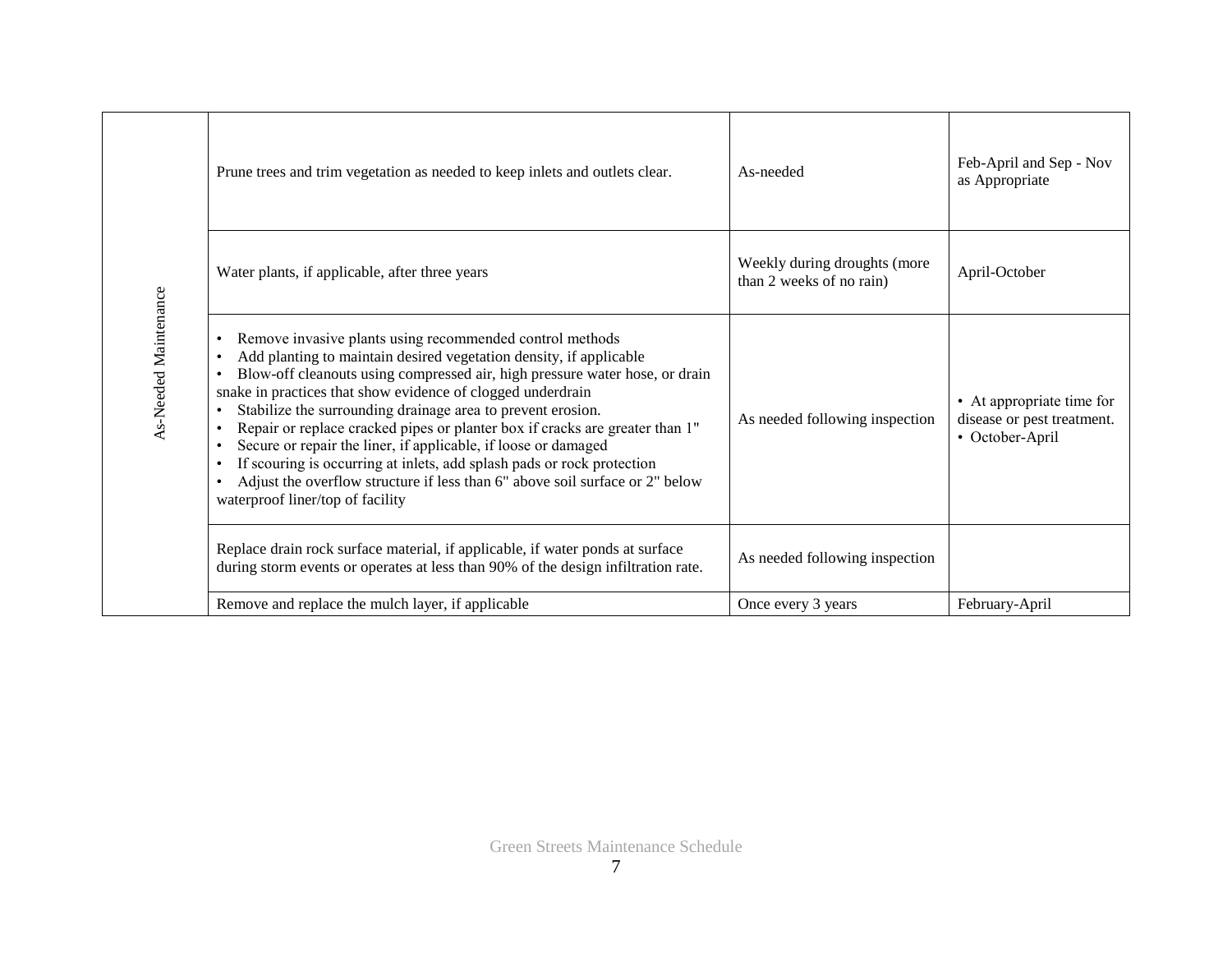<span id="page-10-0"></span>

| When                                                                  | <b>Maintenance Task</b>                                                                                                                                                                                                                                                                                                | <b>Frequency</b>                                                                         | <b>Time of Year</b>                   |
|-----------------------------------------------------------------------|------------------------------------------------------------------------------------------------------------------------------------------------------------------------------------------------------------------------------------------------------------------------------------------------------------------------|------------------------------------------------------------------------------------------|---------------------------------------|
| establishment<br>Initial maintenance<br>period (First year)<br>during | In the first year following construction, inspect the practice and contributing<br>drainage area twice within 24 hours after storm events. Conduct any needed<br>repairs or stabilization.                                                                                                                             | Twice after Installation                                                                 | Within 24 hours after storm<br>events |
| Inspection<br>Routine                                                 | Conduct a maintenance inspection                                                                                                                                                                                                                                                                                       | Annually or as needed.                                                                   |                                       |
| Maintenance<br>Routine                                                | Mechanically sweep pavement to remove sediment using:<br>- Conventional broom sweeper (acceptable for removing crust when<br>joints/apertures are accessible to brushes)<br>- Regenerative air sweeper (better option for maintaining permeable pavements)<br>- Pure vacuum machines (best for restoration if clogged) | 4 times per year in potential<br>high sediment load areas, 2<br>times per year otherwise | Fall                                  |
|                                                                       | Remove any accumulated sediment in pretreatment cells and inflow points if<br>applicable                                                                                                                                                                                                                               | Annually or as needed.                                                                   | April -October                        |
|                                                                       | Spot weed.                                                                                                                                                                                                                                                                                                             |                                                                                          |                                       |

## **Permeable Interlocking Concrete Pavers**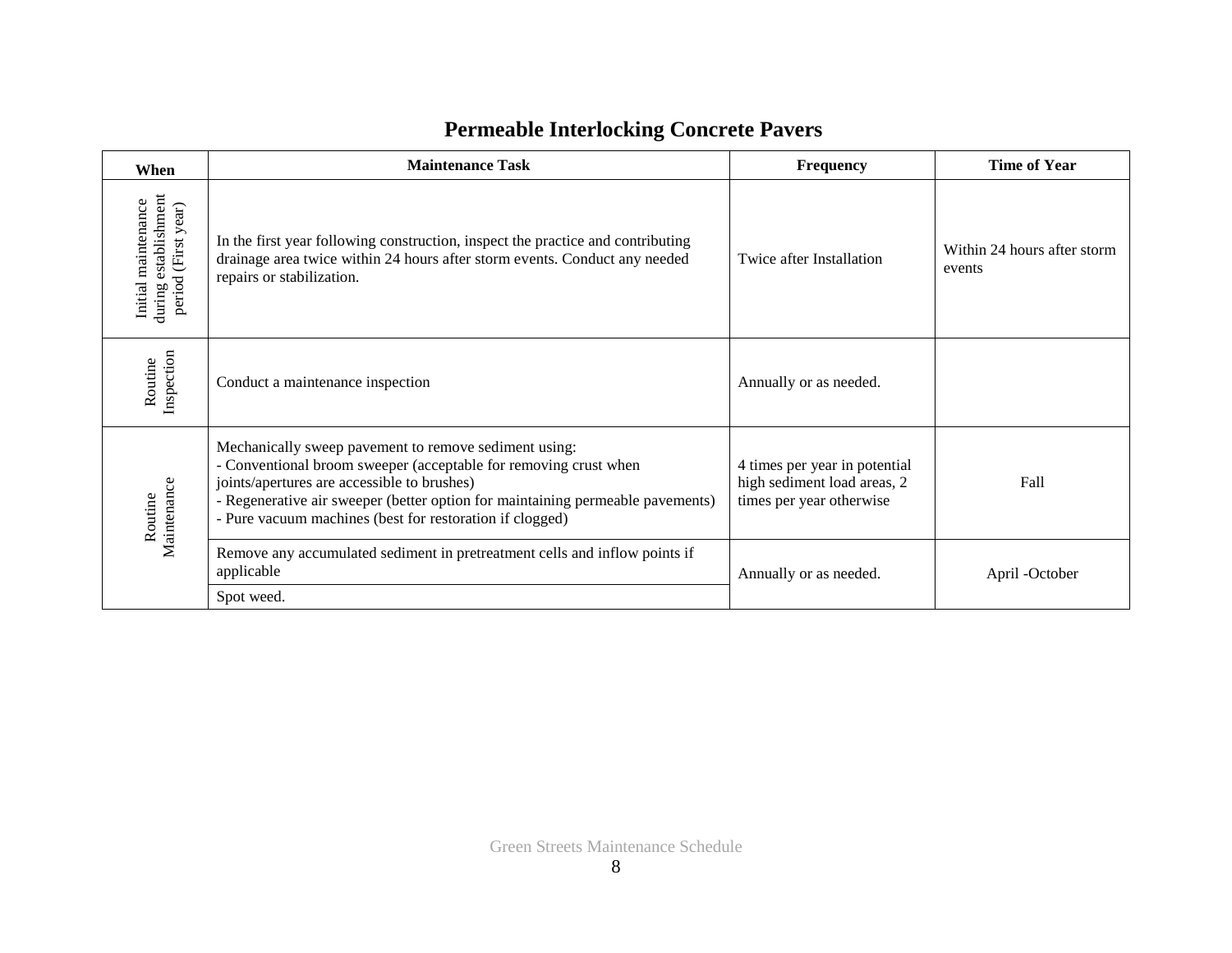| As-Needed Maintenance | Stabilize contributing drainage area within public land to prevent siltation of<br>pavement                                                                                                                                                                         | As needed following annual |  |
|-----------------------|---------------------------------------------------------------------------------------------------------------------------------------------------------------------------------------------------------------------------------------------------------------------|----------------------------|--|
|                       | Maintain planted areas adjacent to pavement.<br>Remove any soil or sediment deposited on pavement.<br>Replace or repair any paver surfaces that are damaged that may compromise<br>structural integrity of the surface. Repair ruts or deformations exceeding 0.5". | inspection                 |  |
|                       | Blow-out cleanouts using compressed air, high pressure water hose, or drain<br>snake in practices that show evidence of clogged underdrain.                                                                                                                         | If clogged                 |  |
|                       | Conduct maintenance using a vacuum machine.                                                                                                                                                                                                                         |                            |  |
|                       | Replace any necessary joint filler material                                                                                                                                                                                                                         | As needed.                 |  |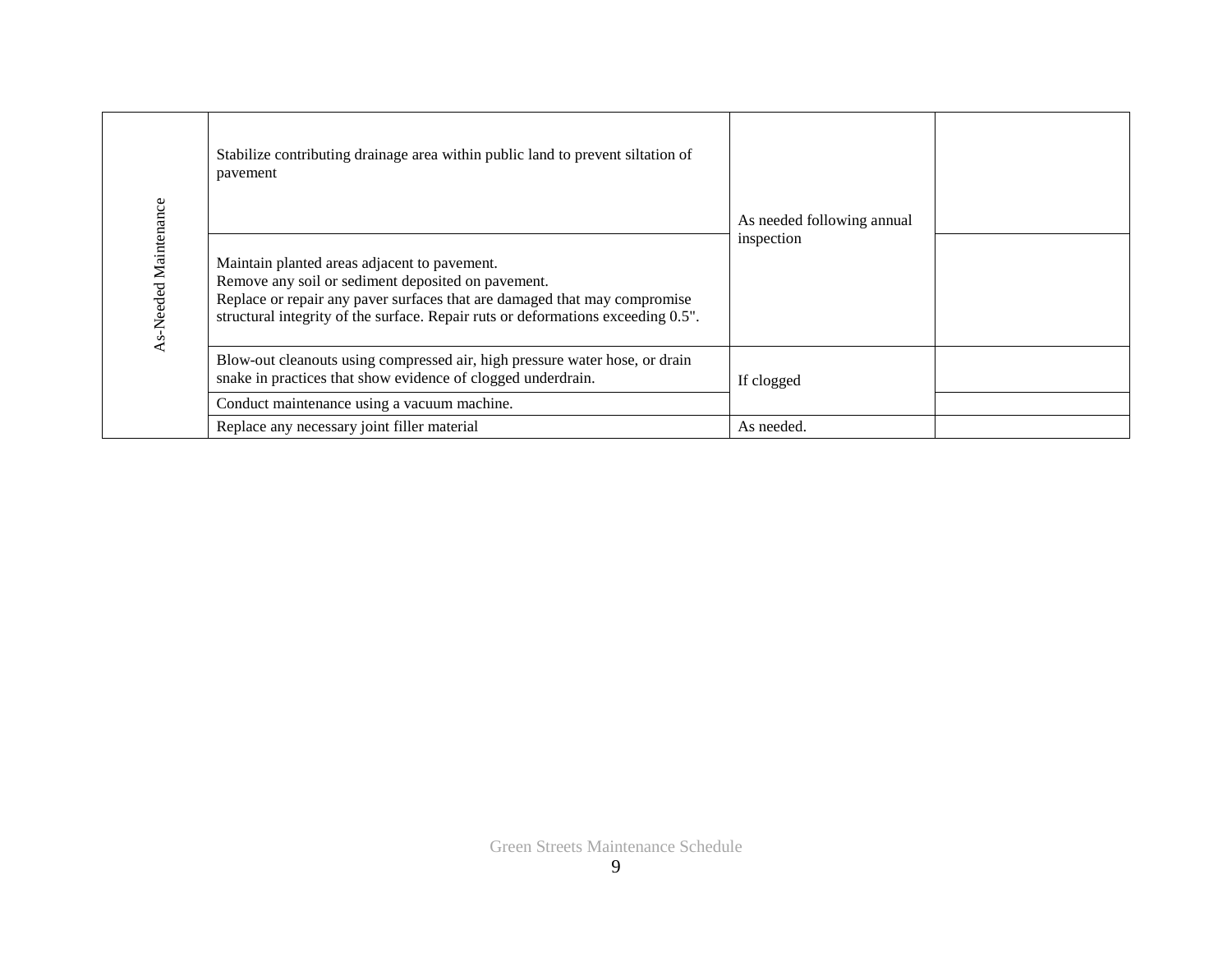#### **Permeable Concrete Pavement**

<span id="page-12-0"></span>

| When                                                                      | <b>Maintenance Task</b>                                                                                                                                                                                                                                                                                                                                                                                                                            | Frequency                                                                                | <b>Time of Year</b>                   |
|---------------------------------------------------------------------------|----------------------------------------------------------------------------------------------------------------------------------------------------------------------------------------------------------------------------------------------------------------------------------------------------------------------------------------------------------------------------------------------------------------------------------------------------|------------------------------------------------------------------------------------------|---------------------------------------|
| establishment<br>maintenance<br>Firet vear<br>during<br>period<br>Initial | In the first year following construction, inspect the practice and contributing<br>drainage area twice within 24 hours after storm events. Conduct any needed<br>repairs or stabilization.                                                                                                                                                                                                                                                         | Twice after Installation                                                                 | Within 24 hours after storm<br>events |
| Inspection<br>Routine                                                     | Conduct a maintenance inspection                                                                                                                                                                                                                                                                                                                                                                                                                   | Annually or as needed.                                                                   |                                       |
| Maintenance<br>Routine                                                    | Mechanically sweep pavement with a vacuum sweeper or regenerative street<br>sweeper to remove sediment                                                                                                                                                                                                                                                                                                                                             | 4 times per year in potential<br>high sediment load areas, 2<br>times per year otherwise |                                       |
|                                                                           | Remove any accumulated sediment in pretreatment cells and inflow points if<br>applicable                                                                                                                                                                                                                                                                                                                                                           | Annually or as needed.                                                                   | Fall                                  |
|                                                                           | Spot weed for vegetation growth in pavement.                                                                                                                                                                                                                                                                                                                                                                                                       | Annually or as needed.                                                                   | April -October                        |
|                                                                           | Stabilize contributing drainage area within public land to prevent siltation of<br>pavement                                                                                                                                                                                                                                                                                                                                                        |                                                                                          |                                       |
|                                                                           | Maintain planted areas adjacent to pavement. Remove any soil or sediment<br>deposited on pavement.                                                                                                                                                                                                                                                                                                                                                 |                                                                                          |                                       |
| As-Needed Maintenance                                                     | Replace or repair any pavement surfaces that are degenerating. For damaged<br>areas of less than 50 square feet, a declivity could be patched by any means<br>suitable with standard pavement, with the loss of porosity of that area being<br>insignificant. The declivity can also be filled with porous mix. If an area greater<br>than 50 SF is in need of repair, approval of patch type must be sought from<br>either the engineer or owner. | As needed following annual<br>inspection                                                 |                                       |
|                                                                           | Blow-out cleanouts using compressed air, high pressure water hose, or drain<br>snake in practices that show evidence of clogged underdrain.                                                                                                                                                                                                                                                                                                        | If clogged                                                                               |                                       |
|                                                                           | Conduct maintenance using a regenerative street sweeper, or power washing                                                                                                                                                                                                                                                                                                                                                                          |                                                                                          |                                       |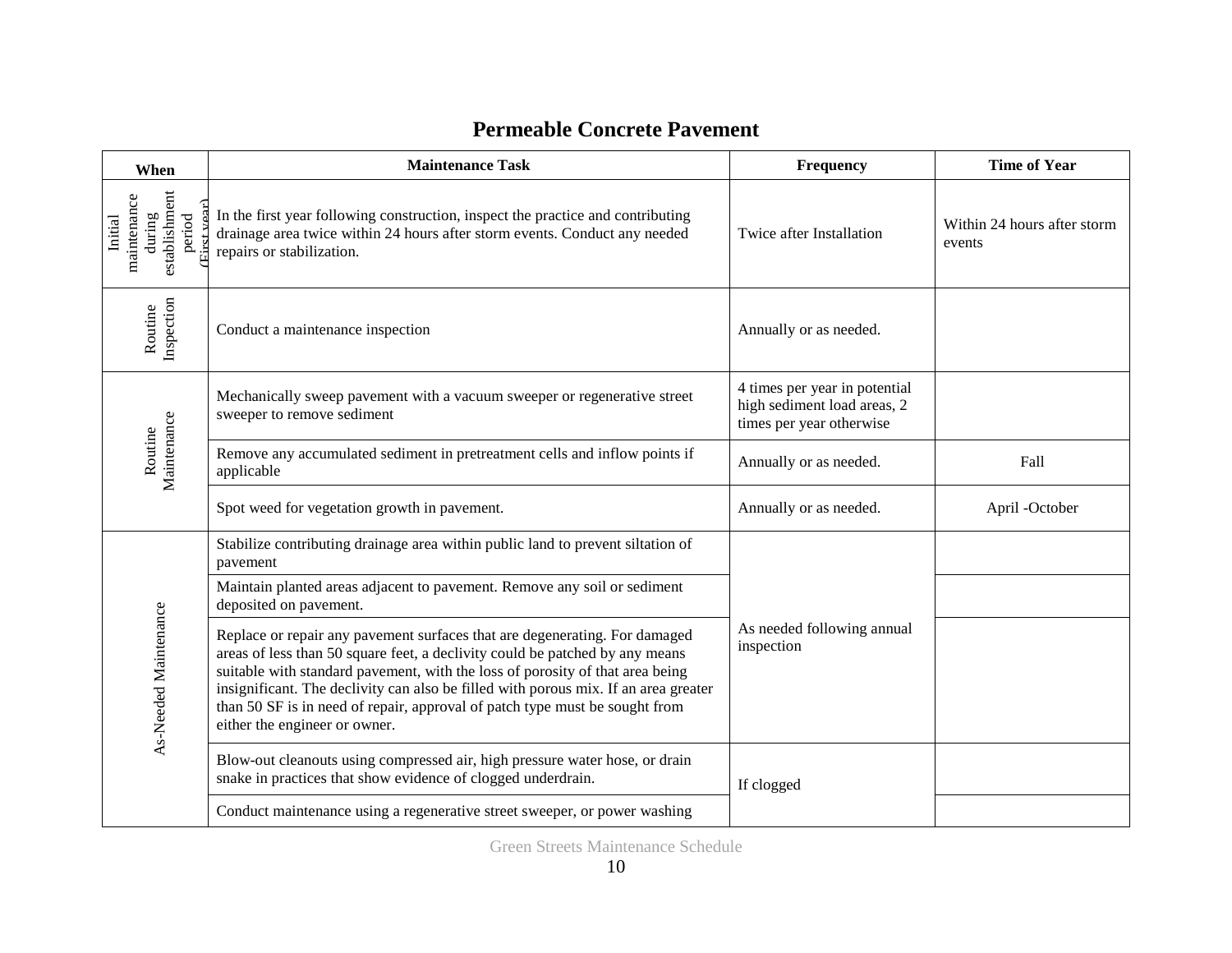| When | Task<br>Maintenance                                      | Frequencv | <b>FETO</b><br><b>Time of Year</b> |
|------|----------------------------------------------------------|-----------|------------------------------------|
|      | $<500$ psi, at an angle<br>$\approx$ 30 or less).<br>. . |           |                                    |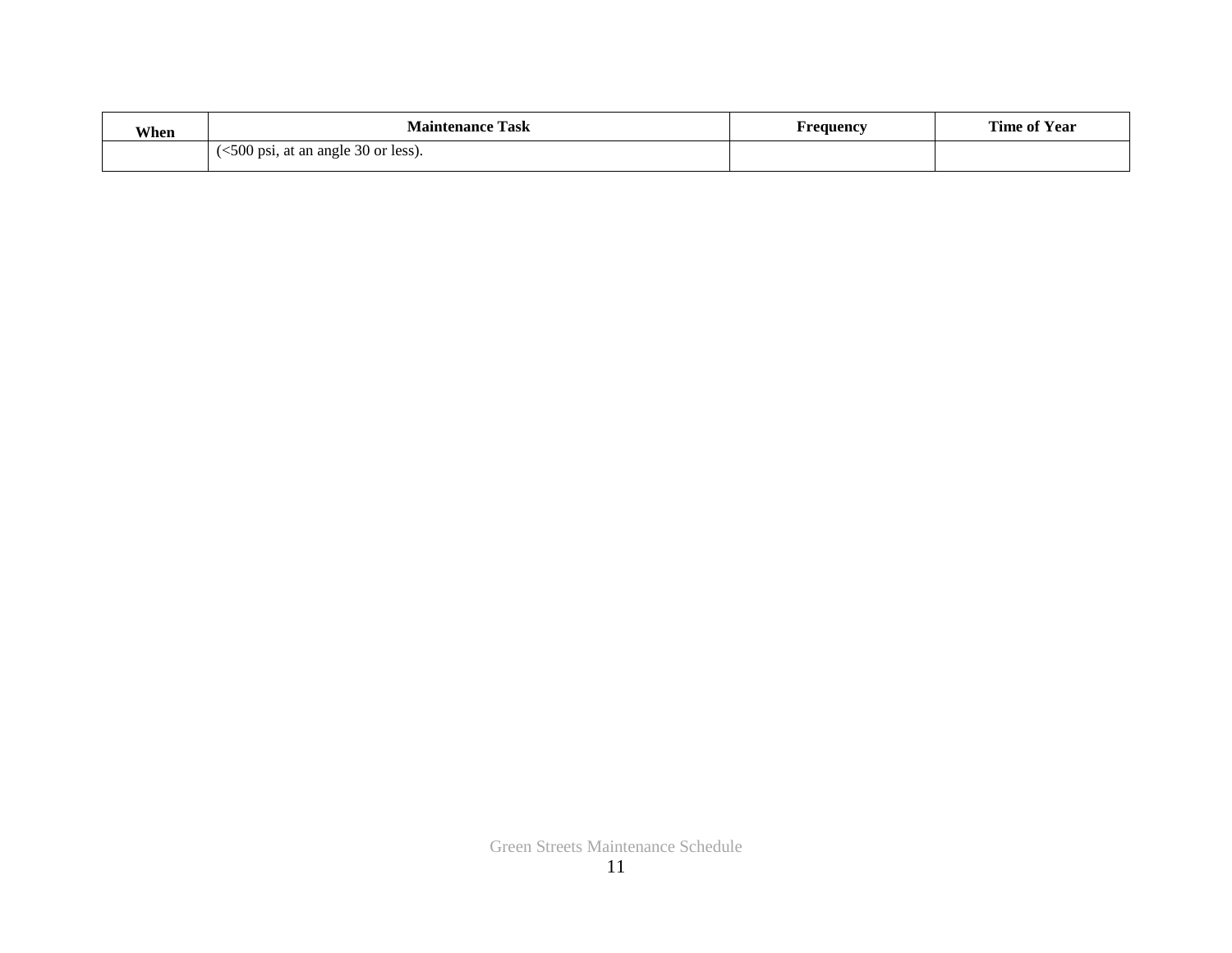<span id="page-14-0"></span>

| When                                                               | <b>Maintenance Task</b>                                                                                                                                                                    | Frequency                                                                                | <b>Time of Year</b>                   |
|--------------------------------------------------------------------|--------------------------------------------------------------------------------------------------------------------------------------------------------------------------------------------|------------------------------------------------------------------------------------------|---------------------------------------|
| Initial maintenance during<br>establishment period<br>(First year) | In the first year following construction, inspect the practice and contributing<br>drainage area twice within 24 hours after storm events. Conduct any needed<br>repairs or stabilization. | Twice after Installation                                                                 | Within 24 hours after storm<br>events |
| Routine Inspection                                                 | Conduct a maintenance inspection                                                                                                                                                           | Annually or as needed.                                                                   |                                       |
| Routine Maintenance                                                | Mechanically sweep pavement with a vacuum sweeper or regenerative street<br>sweeper to remove sediment                                                                                     | 4 times per year in potential<br>high sediment load areas, 2<br>times per year otherwise |                                       |
|                                                                    | Remove any accumulated sediment in pretreatment cells and inflow points if<br>applicable                                                                                                   | Annually or as needed.                                                                   | Fall                                  |
|                                                                    | Spot weed for vegetation growth in pavement.                                                                                                                                               | Annually or as needed.                                                                   | April -October                        |

## **Permeable Asphalt Concrete Pavement**